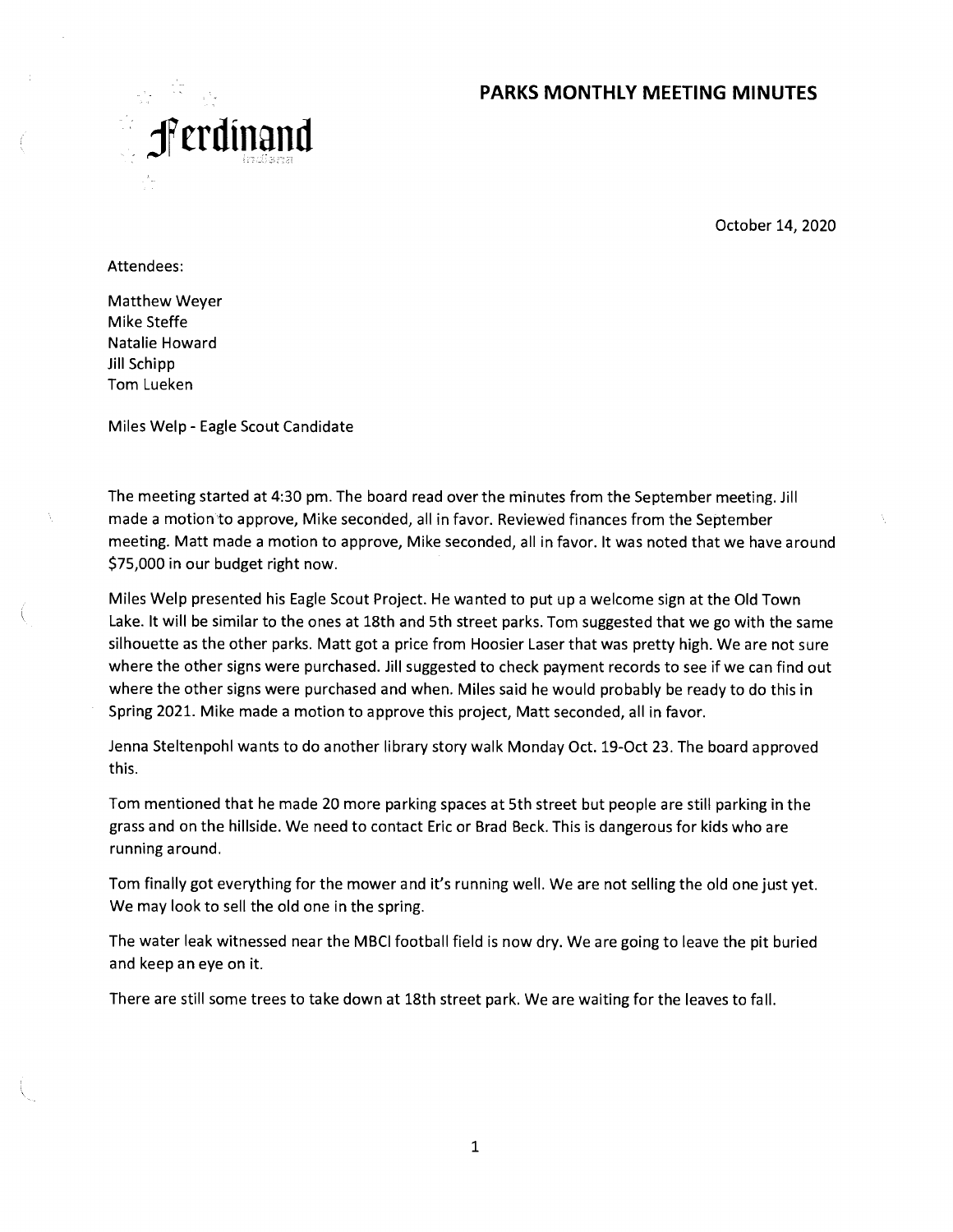# **PARKS MONTHLY MEETING MINUTES**



### **COVID-19 items**

The cleaning contract is priced through the end of October. CARES money is paying for that. Matt asked Sharon about the COVID signage to see if we have to have that up still. In response, Sharon noted that the signs need to stay up until at least the end of the year and requested new, legible signs be installed and the bad signs replaced.

#### **Leases**

There are no tourneys for October. People were on the fields this past Sunday, but we do not know who. No leases were applied for.

#### **5th Street Little League Fields**

We received the quotes back from Kyle Greulich on the field work which includes work on the mound, bases and cutting the field and adding a windscreen. Cost would be \$4,800 max. There are various other improvements including upgrading the scoreboard and Art Ruhe signage for \$6,000, new center field green screening, and improvements to exterior and interior of the equipment room and upgrade the dugouts for \$12,000. The total project cost could range around \$25,000. Our goal would be to raise approximately \$15,000. The Park Board could put up approximately \$5,000. The Ferdinand Little League agreed to put up \$5000. With that approach, the Park Board was agreeable to begin the infield and mound improvements this fall. Matt made a motion to approve field work for \$4800, Jill seconded, all in favor.

#### **Old Town Lake**

Tom needs to put up the bird netting but needs to look to see how to do it. Matt reinforced his desire to make sure the netting gets installed above the lower ceiling joists. There are also the perimeter spikes that needs to be installed.

We have 4 benches left for people to purchase; these need to be memorials. A number of people have expressed interest.

The Grand Opening went well. We made \$50 from Kona Ice and hoping for around \$1000 for shirts. All Star Sports will issue a check to the town after finances are all settled. Koozies are still not in but when they arrive, we will give some to the donors. We did get the Olinger donation for \$25,000 (payable over two years) and Glen Lange is giving \$15,000 for the fishing pier.

The wood for the fishing pier has increased since we last priced it. lt was originally quoted at \$27,000, now it has increased to \$42,000. Kayak launch and fishing pier will cost us between \$55,000-\$60,000.